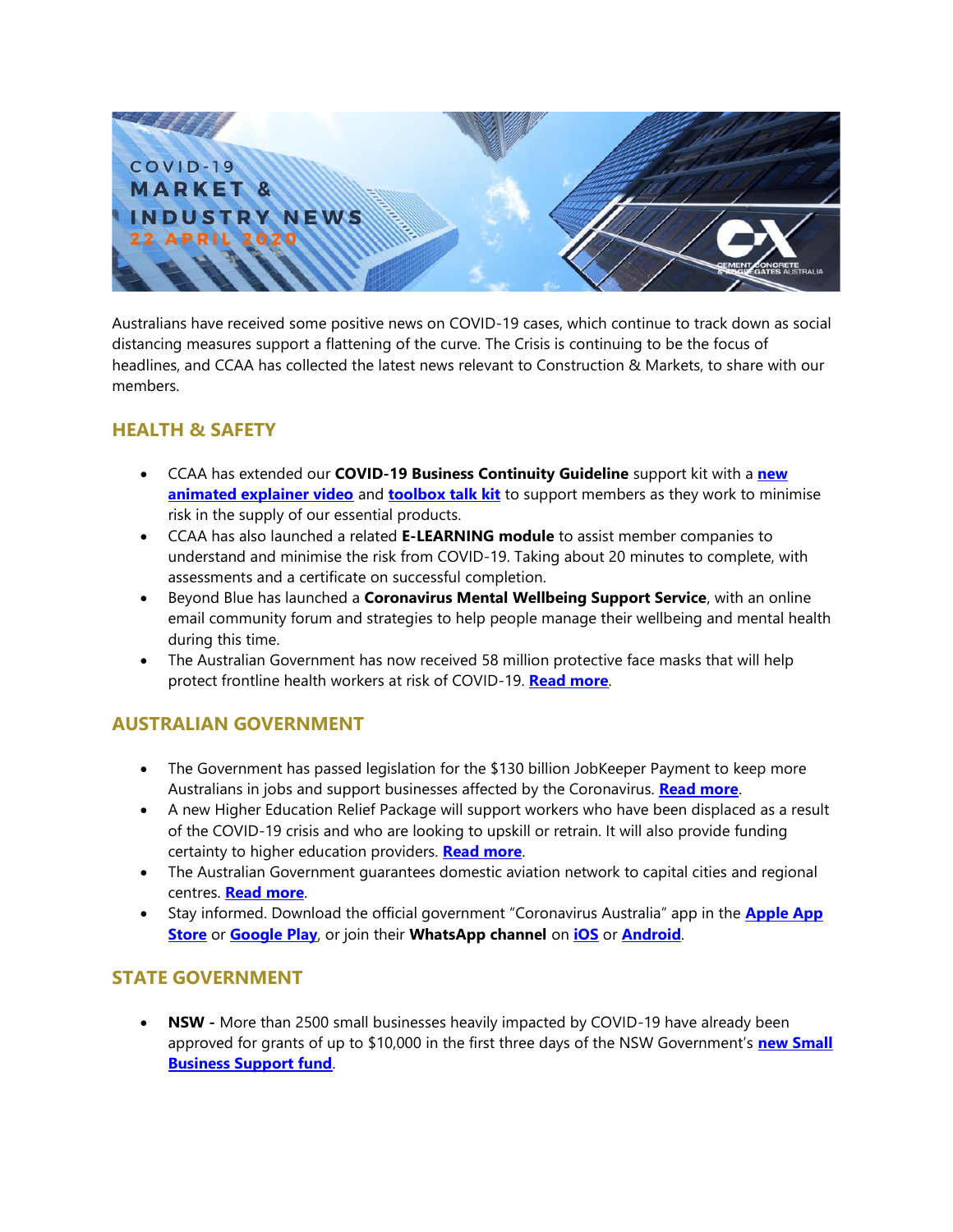- **NSW** Health Minister Brad Hazzard has announced that anyone caught coughing or spitting on any worker will face a \$5000 on-the-spot fine with tough measures introduced now extended to all workers. **[Learn more](https://www.nsw.gov.au/news/5000-on-spot-fine-to-protect-all-workers)**.
- **SA** A new 20-storey complex is set to change Adelaide's skyline, create up to 2,000 jobs during construction and deliver long term savings for South Australian taxpayers. Read the **[media](https://www.premier.sa.gov.au/news/media-releases/news/new-cbd-office-building-to-create-thousands-of-jobs)  [release](https://www.premier.sa.gov.au/news/media-releases/news/new-cbd-office-building-to-create-thousands-of-jobs)**.
- **VIC** The Victorian Government will put aside an additional \$24.5 billion in emergency funding to fight coronavirus, support jobs, and set Victoria up to recover from the pandemic over the next two years. The Bill includes \$10 billion in 2019-20 and \$14.5 billion in 2020-21. More detail in the Treasurer's **[media release here](https://www.premier.vic.gov.au/new-funding-to-fight-coronavirus-support-jobs-and-set-up-the-recovery/)**.
- **TAS** The Government is focused on Civil, Commercial and Residential construction, as CCAA Contributes to a Ministerial forum to fast-track construction projects in Tasmania with strong support from senior ministers. Read the **[media release](http://www.premier.tas.gov.au/releases/government_focused_on_civil,_commercial_and_residential_construction)**.
- **WA** New legislation has been announced to support local governments as they respond to the COVID-19 outbreak. They will now have the power to remove restrictions and reduce red tape in order to support businesses and households during the current pandemic and consequent recovery. Read the **[media release here](https://www.mediastatements.wa.gov.au/Pages/McGowan/2020/04/Local-Government-Act-changes-to-support-COVID-19-response.aspx)**.
- **WA [Good to Go \(G2G\) App](https://g2gpass.com.au/companyregistration)** has been launched, allowing individuals and businesses to upload their information and apply for approval to cross WA borders or regions. An approval Q-code will support speedy transition through check points.

# **CONSTRUCTION**

- **CCAA has just released New Policy Priority Documents** for **[Victoria](https://www.ccaa.com.au/imis_prod/documents/1991_Vic_Policy%20Priorities_web_R4.pdf)** & **[Tasmania](https://www.ccaa.com.au/imis_prod/documents/1991_Tas_Policy%20Priorities_web_R4.pdf)**, with other states to follow in the next days. The publications outline the core priorities needed to rebuild states, protect lives and create construction jobs, with an efficient heavy construction industry supply chain providing the engine for economic recovery. Stay updated on documents as they are released **[here](https://www.ccaa.com.au/iMIS_Prod/CCAA/Industry/Policy_Priorities/CCAA/Public_Content/LISTS/Policy_Priorities.aspx?hkey=142c0415-75b7-4bfa-b369-5cb72ba02c70)**.
- **NSW** Up to 200,000 licence holders operating across the trades and construction sectors will not have to pay up to \$50 million worth of licence fees, the **[NSW Government](https://www.nsw.gov.au/news/slashed-licence-fees-a-big-win-for-businesses)** has confirmed.
- **SA** Construction is underway on the first of **[three new SA schools](https://www.premier.sa.gov.au/news/media-releases/news/construction-begins-on-first-of-three-new-sa-schools)**, in a major jobs boost for the state's construction industry. The Government media release has announced the combined builds at Aldinga, Angle Vale and Whyalla, will create more than 1000 jobs over the life of the three projects.
- **QLD** Keeping \$3.6 billion Queen's Wharf Brisbane on track with the relaxation of the heavy vehicle lock out periods during COVID-19. Vehicles greater than 12.5 metres in length will now be able to enter and exit the Queen's Wharf Brisbane PDA between the daily peaks of 7:30am to 9:00am and 4pm and 6:30 pm. **[In his announcement](http://statements.qld.gov.au/Statement/2020/4/11/keeping-queens-wharf-brisbane-on-track)** Minister Cameron Dick said "The Palaszczuk Government is looking at ways it can support the construction industry to ensure work continues during this difficult time,"

## **MARKET - AUSTRALIA**

• **Virgin Australia's collapse highlights risks of operating with high debt** - Virgin updated the market this morning noting it has "entered voluntary administration to recapitalise the business and help ensure it emerges in a stronger financial position on the other side of the COVID-19 crisis." Read the ASX statement **[here](https://canningscorporatecommunications.us13.list-manage.com/track/click?u=bc63a66fd245708ca6ca5acf6&id=116d0d13f7&e=982ab25c03)** and lessons from Virgin's collapse, including the risks of operating with high debt, in The AFR **[here](https://canningscorporatecommunications.us13.list-manage.com/track/click?u=bc63a66fd245708ca6ca5acf6&id=34612ed5b6&e=982ab25c03)**. (*Subscriber access*)